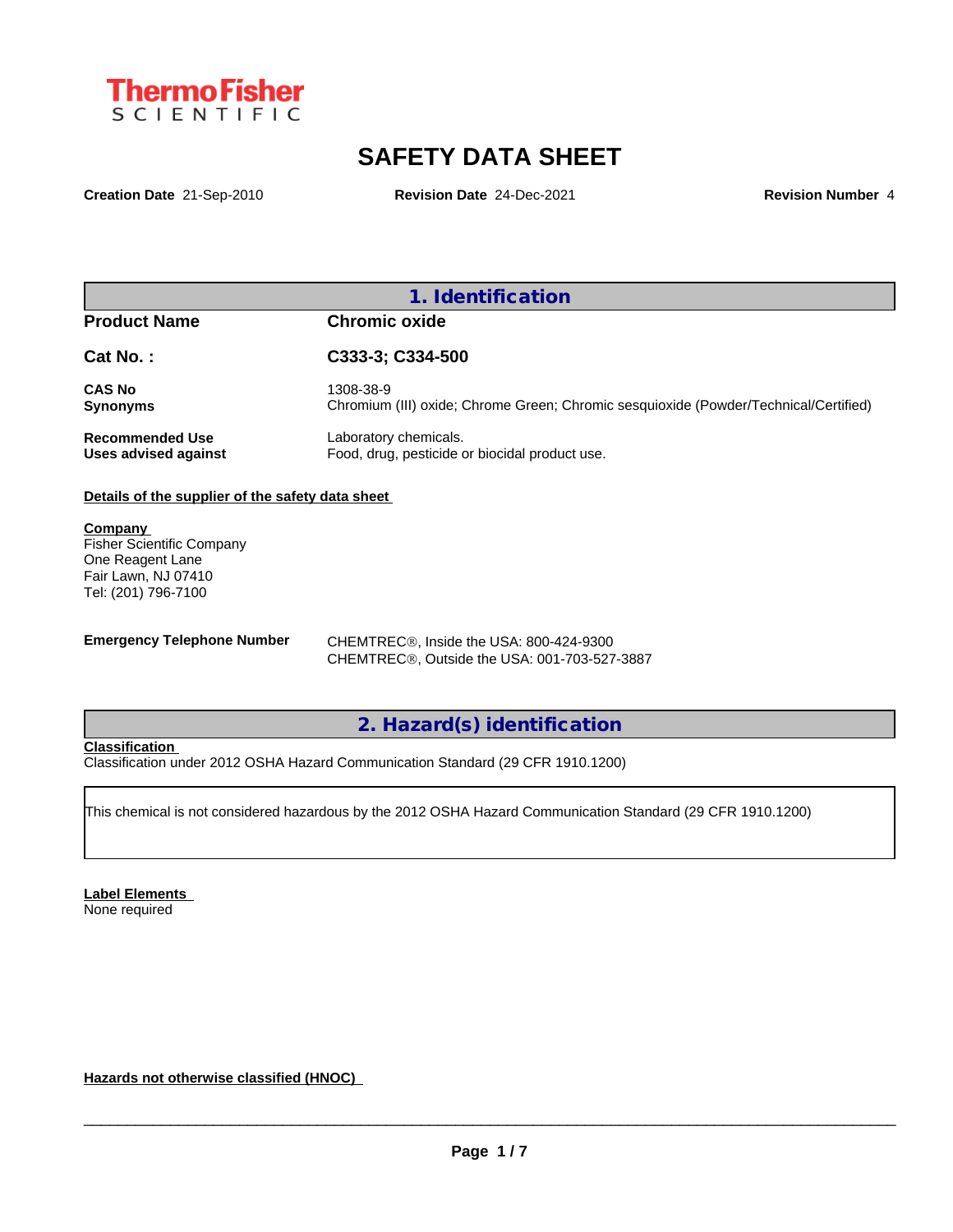## None identified

## **3. Composition/Information on Ingredients**

| <b>Component</b>                     |                                                                  | <b>CAS No</b>                                                                                              | Weight % |  |  |  |
|--------------------------------------|------------------------------------------------------------------|------------------------------------------------------------------------------------------------------------|----------|--|--|--|
|                                      | Chromium (III) oxide<br>1308-38-9                                |                                                                                                            |          |  |  |  |
|                                      |                                                                  | 4. First-aid measures                                                                                      |          |  |  |  |
| <b>Eye Contact</b>                   |                                                                  | Rinse thoroughly with plenty of water, also under the eyelids. Get medical attention if<br>symptoms occur. |          |  |  |  |
| <b>Skin Contact</b>                  |                                                                  | Rinse skin with water. Get medical attention if symptoms occur.                                            |          |  |  |  |
| <b>Inhalation</b>                    | respiration.                                                     | Remove to fresh air. Get medical attention if symptoms occur. If not breathing, give artificial            |          |  |  |  |
| Ingestion                            | Do NOT induce vomiting. Get medical attention if symptoms occur. |                                                                                                            |          |  |  |  |
| Most important symptoms and          |                                                                  | No information available.                                                                                  |          |  |  |  |
| effects<br><b>Notes to Physician</b> | Treat symptomatically                                            |                                                                                                            |          |  |  |  |
|                                      |                                                                  |                                                                                                            |          |  |  |  |

## **5. Fire-fighting measures**

| <b>Suitable Extinguishing Media</b>                                                                                                 | Substance is nonflammable; use agent most appropriate to extinguish surrounding fire. |
|-------------------------------------------------------------------------------------------------------------------------------------|---------------------------------------------------------------------------------------|
| <b>Unsuitable Extinguishing Media</b>                                                                                               | No information available                                                              |
| <b>Flash Point</b><br>Method -                                                                                                      | Not applicable<br>No information available                                            |
| <b>Autoignition Temperature</b><br><b>Explosion Limits</b>                                                                          | No information available                                                              |
| <b>Upper</b><br>Lower<br><b>Sensitivity to Mechanical Impact No information available</b><br><b>Sensitivity to Static Discharge</b> | No data available<br>No data available<br>No information available                    |
| <b>Specific Hazards Arising from the Chemical</b>                                                                                   |                                                                                       |

Non-combustible. None reasonably foreseeable.

## **Hazardous Combustion Products**

No information available.

## **Protective Equipment and Precautions for Firefighters**

As in any fire, wear self-contained breathing apparatus pressure-demand, MSHA/NIOSH (approved or equivalent) and full protective gear.

| <b>NFPA</b><br><b>Health</b> | <b>Flammability</b>                                   | <b>Instability</b> | <b>Physical hazards</b><br>N/A                                                         |
|------------------------------|-------------------------------------------------------|--------------------|----------------------------------------------------------------------------------------|
|                              | 6. Accidental release measures                        |                    |                                                                                        |
| <b>Personal Precautions</b>  | formation. Avoid contact with skin, eyes or clothing. |                    | Use personal protective equipment as required. Ensure adequate ventilation. Avoid dust |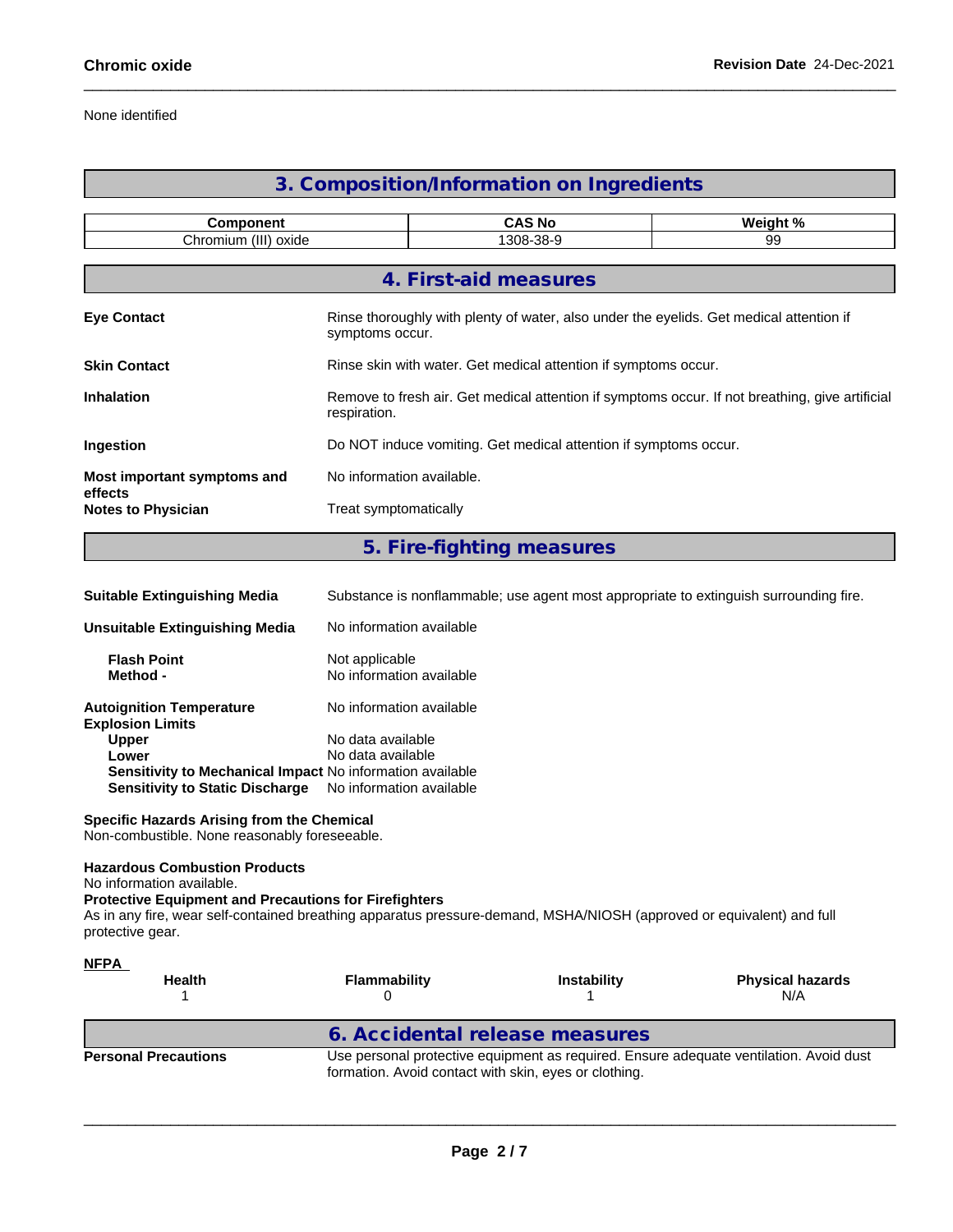**Environmental Precautions** Avoid release to the environment.

**Methods for Containment and Clean** Sweep up and shovel into suitable containers for disposal. Avoid dust formation. **Up**

**7. Handling and storage Handling** Wear personal protective equipment/face protection. Ensure adequate ventilation. Avoid dust formation. Avoid contact with skin, eyes or clothing. Avoid ingestion and inhalation. Storage. **Keep containers tightly closed in a dry, cool and well-ventilated place. Incompatible** Materials. Metals.

**8. Exposure controls / personal protection**

#### **Exposure Guidelines**

| Component            | <b>ACGIH TLV</b> | <b>OSHA PEL</b>                           | <b>NIOSH IDLH</b>            | (TWA)<br><b>Mexico OEL</b>   |
|----------------------|------------------|-------------------------------------------|------------------------------|------------------------------|
| Chromium (III) oxide |                  | $\degree$ TWA: 0.5 mg/m $^3$<br>(Vacated) | IDLH: $25 \text{ ma/m}^3$    | TWA: $0.5$ mg/m <sup>3</sup> |
|                      |                  |                                           | TWA: $0.5$ ma/m <sup>3</sup> |                              |

#### *Legend*

*ACGIH - American Conference of Governmental Industrial Hygienists OSHA - Occupational Safety and Health Administration NIOSH IDLH: NIOSH - National Institute for Occupational Safety and Health*

**Engineering Measures** None under normal use conditions.

#### **Personal Protective Equipment**

| <b>Eye/face Protection</b>    | Wear appropriate protective eyeglasses or chemical safety goggles as described by<br>OSHA's eye and face protection regulations in 29 CFR 1910.133 or European Standard<br>EN166. |
|-------------------------------|-----------------------------------------------------------------------------------------------------------------------------------------------------------------------------------|
| Skin and body protection      | Wear appropriate protective gloves and clothing to prevent skin exposure.                                                                                                         |
| <b>Respiratory Protection</b> | No protective equipment is needed under normal use conditions.                                                                                                                    |
| <b>Hygiene Measures</b>       | Handle in accordance with good industrial hygiene and safety practice.                                                                                                            |

**9. Physical and chemical properties**

| <b>Physical State</b>                   | Powder Solid             |
|-----------------------------------------|--------------------------|
| Appearance                              | Green                    |
| Odor                                    | Odorless                 |
| <b>Odor Threshold</b>                   | No information available |
| рH                                      | $5 - 7$                  |
| <b>Melting Point/Range</b>              | 2435 °C / 4415 °F        |
| <b>Boiling Point/Range</b>              | 4000 °C / 7232 °F        |
| <b>Flash Point</b>                      | Not applicable           |
| <b>Evaporation Rate</b>                 | Not applicable           |
| Flammability (solid.gas)                | No information available |
| <b>Flammability or explosive limits</b> |                          |
| <b>Upper</b>                            | No data available        |
| Lower                                   | No data available        |
| <b>Vapor Pressure</b>                   | No information available |
| <b>Vapor Density</b>                    | Not applicable           |
| <b>Specific Gravity</b>                 | 5.210                    |
| <b>Solubility</b>                       | No information available |
| Partition coefficient; n-octanol/water  | No data available        |
|                                         |                          |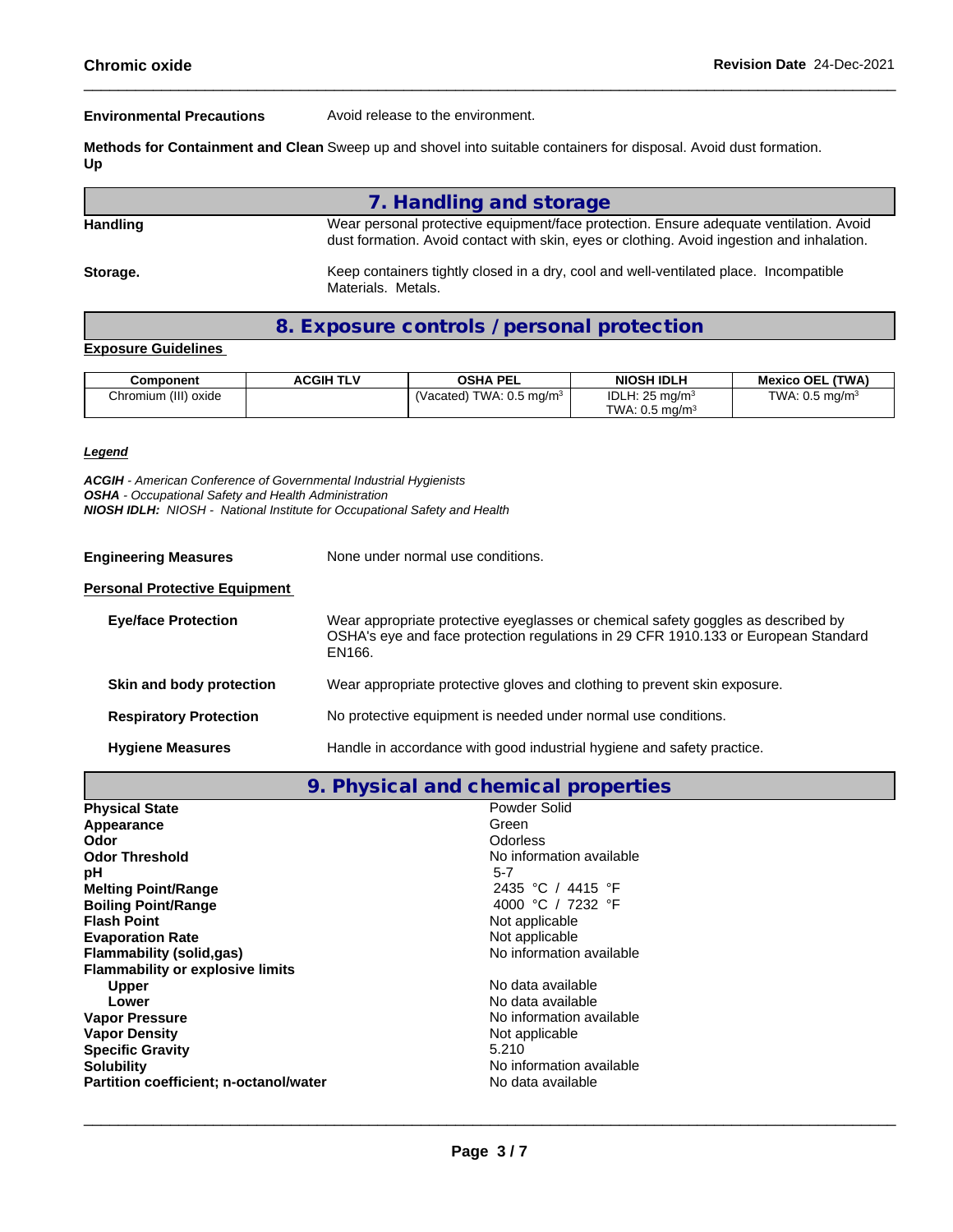г

| <b>Autoignition Temperature</b>  | No information available       |
|----------------------------------|--------------------------------|
| <b>Decomposition Temperature</b> | No information available       |
| <b>Viscositv</b>                 | Not applicable                 |
| <b>Molecular Formula</b>         | Cr <sub>2</sub> O <sub>3</sub> |
| <b>Molecular Weight</b>          | 151.99                         |

|                                                           | 11. Toxicological information                                      |
|-----------------------------------------------------------|--------------------------------------------------------------------|
| <b>Hazardous Reactions</b>                                | None under normal processing.                                      |
| <b>Hazardous Polymerization</b>                           | Hazardous polymerization does not occur.                           |
| Hazardous Decomposition Products No information available |                                                                    |
| <b>Incompatible Materials</b>                             | Metals                                                             |
| <b>Conditions to Avoid</b>                                | Avoid dust formation. Incompatible products. Exposure to moisture. |
| <b>Stability</b>                                          | Stable under normal conditions. Hygroscopic.                       |
| <b>Reactive Hazard</b>                                    | None known, based on information available                         |
|                                                           | 10. Stability and reactivity                                       |

## **Acute Toxicity**

| <b>Product Information</b><br><b>Component Information</b>                                 |                                                                                          | No acute toxicity information is available for this product |                    |             |                              |  |
|--------------------------------------------------------------------------------------------|------------------------------------------------------------------------------------------|-------------------------------------------------------------|--------------------|-------------|------------------------------|--|
| <b>Component</b>                                                                           | LD50 Oral                                                                                |                                                             | <b>LD50 Dermal</b> |             | <b>LC50 Inhalation</b>       |  |
| Chromium (III) oxide                                                                       |                                                                                          | $LD50 > 5000$ mg/kg (Rat)                                   |                    |             | $LC50 > 5.41$ mg/L (Rat) 4 h |  |
| <b>Toxicologically Synergistic</b><br><b>Products</b>                                      | No information available                                                                 |                                                             |                    |             |                              |  |
| Delayed and immediate effects as well as chronic effects from short and long-term exposure |                                                                                          |                                                             |                    |             |                              |  |
| <b>Irritation</b>                                                                          | No information available                                                                 |                                                             |                    |             |                              |  |
| <b>Sensitization</b>                                                                       | No information available                                                                 |                                                             |                    |             |                              |  |
| Carcinogenicity                                                                            | The table below indicates whether each agency has listed any ingredient as a carcinogen. |                                                             |                    |             |                              |  |
| <b>CAS No</b><br>Component                                                                 | <b>IARC</b>                                                                              | <b>NTP</b>                                                  | <b>ACGIH</b>       | <b>OSHA</b> | <b>Mexico</b>                |  |
| Chromium (III) oxide<br>1308-38-9                                                          | Not listed                                                                               | Not listed                                                  | Not listed         | Not listed  | Not listed                   |  |
| <b>Mutagenic Effects</b>                                                                   | No information available                                                                 |                                                             |                    |             |                              |  |
| <b>Reproductive Effects</b>                                                                | No information available.                                                                |                                                             |                    |             |                              |  |
| <b>Developmental Effects</b>                                                               | No information available.                                                                |                                                             |                    |             |                              |  |
| <b>Teratogenicity</b>                                                                      | No information available.                                                                |                                                             |                    |             |                              |  |
| <b>STOT - single exposure</b><br><b>STOT - repeated exposure</b>                           | None known<br>None known                                                                 |                                                             |                    |             |                              |  |
| <b>Aspiration hazard</b>                                                                   | No information available                                                                 |                                                             |                    |             |                              |  |
| Symptoms / effects, both acute and No information available<br>delayed                     |                                                                                          |                                                             |                    |             |                              |  |
| <b>Endocrine Disruptor Information</b>                                                     | No information available                                                                 |                                                             |                    |             |                              |  |
|                                                                                            |                                                                                          |                                                             |                    |             |                              |  |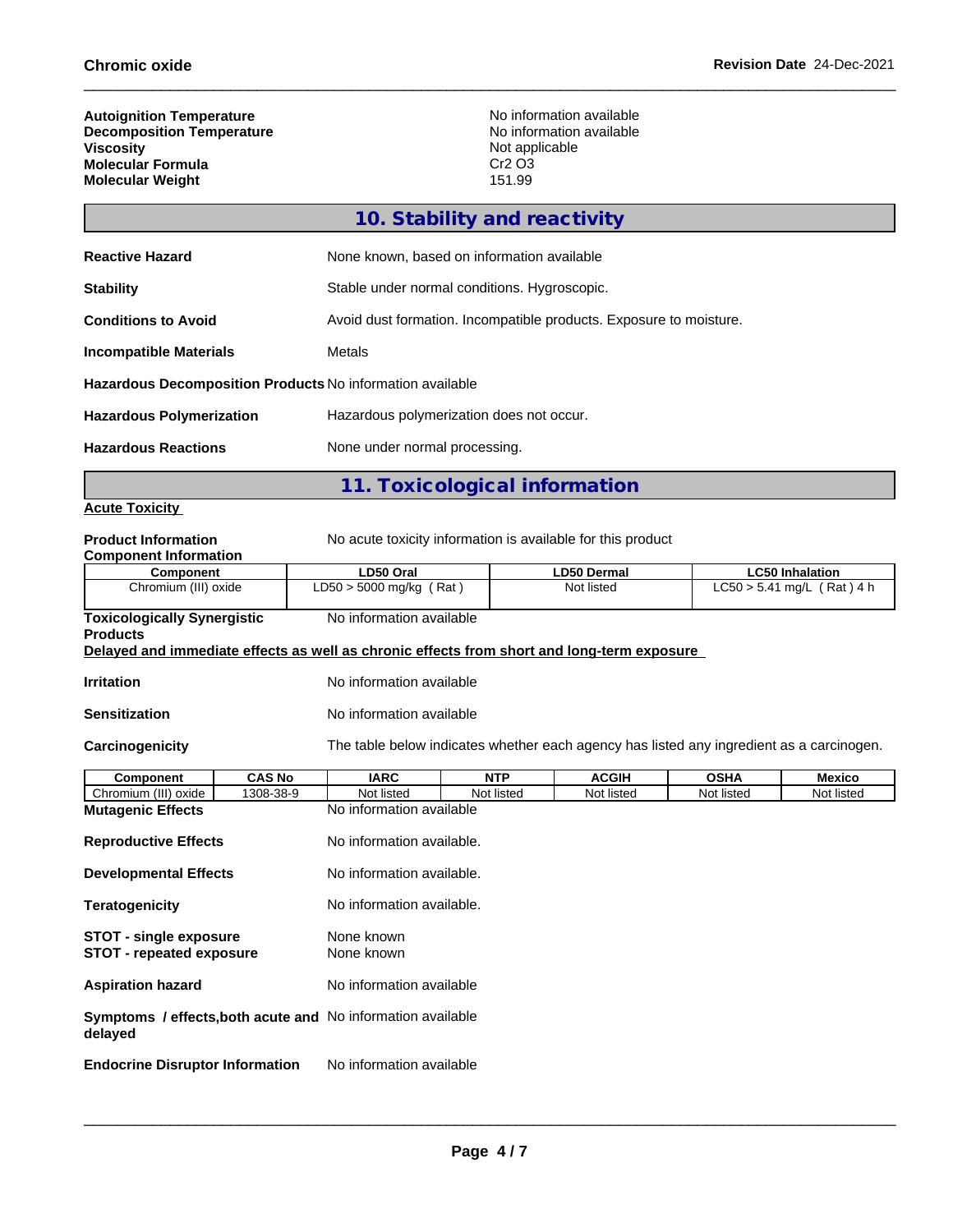**Other Adverse Effects** Tumorigenic effects have been reported in experimental animals.

## **12. Ecological information**

**Ecotoxicity** 

Do not empty into drains. .

| Component                            | <b>Freshwater Algae</b> | <b>Freshwater Fish</b>                                                                                                                                                                                                                                                | <b>Microtox</b> | Water Flea |  |
|--------------------------------------|-------------------------|-----------------------------------------------------------------------------------------------------------------------------------------------------------------------------------------------------------------------------------------------------------------------|-----------------|------------|--|
| Chromium (III) oxide                 | Not listed              | $LC50:$ > 10000 mg/L, 96h<br>static (Danio rerio)                                                                                                                                                                                                                     | Not listed      | Not listed |  |
| <b>Persistence and Degradability</b> | Insoluble in water      |                                                                                                                                                                                                                                                                       |                 |            |  |
| <b>Bioaccumulation/Accumulation</b>  |                         | No information available.                                                                                                                                                                                                                                             |                 |            |  |
| <b>Mobility</b>                      |                         | Is not likely mobile in the environment due its low water solubility.                                                                                                                                                                                                 |                 |            |  |
|                                      |                         | 13. Disposal considerations                                                                                                                                                                                                                                           |                 |            |  |
| <b>Waste Disposal Methods</b>        |                         | Chemical waste generators must determine whether a discarded chemical is classified as a<br>hazardous waste. Chemical waste generators must also consult local, regional, and<br>national hazardous waste regulations to ensure complete and accurate classification. |                 |            |  |
|                                      |                         | 14. Transport information                                                                                                                                                                                                                                             |                 |            |  |
| <b>DOT</b>                           | Not regulated           |                                                                                                                                                                                                                                                                       |                 |            |  |
| <b>TDG</b>                           | Not regulated           |                                                                                                                                                                                                                                                                       |                 |            |  |
| <b>IATA</b>                          | Not regulated           |                                                                                                                                                                                                                                                                       |                 |            |  |
| <b>IMDG/IMO</b>                      |                         | Not regulated                                                                                                                                                                                                                                                         |                 |            |  |

### **United States of America Inventory**

| Component                  | <b>CAS No</b> | <b>TSCA</b> | TOO A I<br><b>∖ Inventorv notification -</b><br>שפ<br><b>Active-Inactive</b> | <b>TSCA</b><br>. - EPA Requlatory ا<br><b>Flags</b> |
|----------------------------|---------------|-------------|------------------------------------------------------------------------------|-----------------------------------------------------|
| (III)<br>Chromium<br>oxide | 308-38-9      |             | ACTIVE                                                                       |                                                     |

**15. Regulatory information**

**Legend:**

**TSCA** US EPA (TSCA) - Toxic Substances Control Act, (40 CFR Part 710)

X - Listed

'-' - Not Listed

**TSCA 12(b)** - Notices of Export Not applicable

#### **International Inventories**

Canada (DSL/NDSL), Europe (EINECS/ELINCS/NLP), Philippines (PICCS), Japan (ENCS), Japan (ISHL), Australia (AICS), China (IECSC), Korea (KECL).

| Component                       | <b>CAS No</b>                 | DSI | <b>NDSL</b> | <b>EINECS</b>                  | <b>PICCS</b> | <b>ENCS</b> | <b>ISHL</b> | <b>AICS</b> | 500 <sub>2</sub><br>טסע- | <b>KECL</b>            |
|---------------------------------|-------------------------------|-----|-------------|--------------------------------|--------------|-------------|-------------|-------------|--------------------------|------------------------|
| (III)<br>~<br>oxide<br>Chromium | 1200<br>$-38-9$<br><b>JUO</b> |     |             | $-160$<br>24E<br>)-9<br>ں ہے . |              |             |             |             |                          | 1/T<br>$-10237$<br>-n- |

**KECL** - NIER number or KE number (http://ncis.nier.go.kr/en/main.do)

### **U.S. Federal Regulations**

## **SARA 313**

| <b>Component</b>           | <b>CAS No</b> | Weight %<br>- 70 | SARA<br>242<br>Threshold<br>.<br>Values<br>ە⁄" |  |
|----------------------------|---------------|------------------|------------------------------------------------|--|
| (III)<br>Chromium<br>oxide | 1308-38-9     | 99               |                                                |  |

**SARA 311/312 Hazard Categories** See section 2 for more information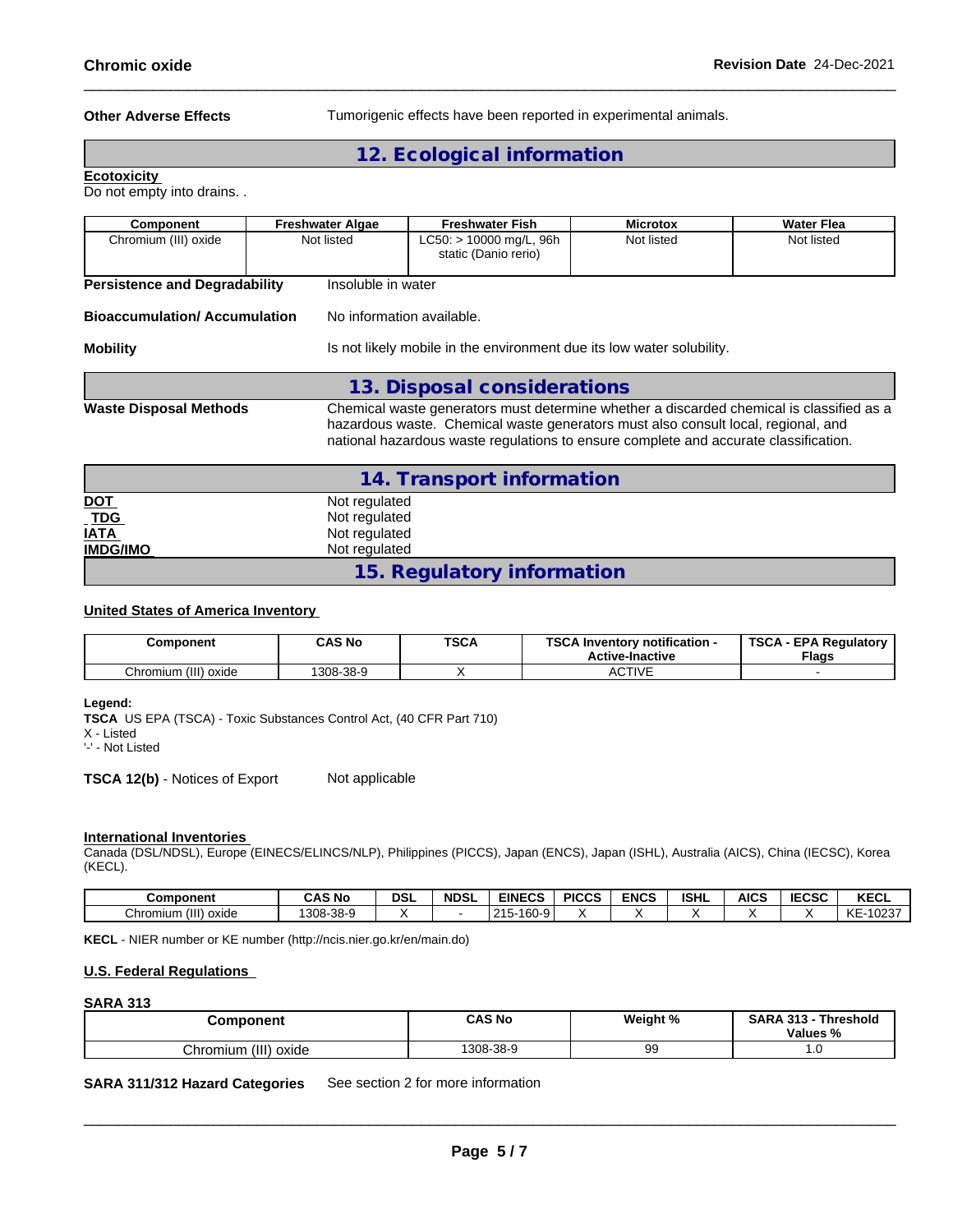**CWA** (Clean Water Act)

|          | Component      | $\sim$ MA<br><b>Hazardous</b><br>Substances | CWA<br>Reportable<br>Quantities | <b>CWA</b><br>: Pollutants<br>Toxic | <b>ICWA</b><br>- Priority Pollutants |
|----------|----------------|---------------------------------------------|---------------------------------|-------------------------------------|--------------------------------------|
| Chromium | (III)<br>oxide |                                             |                                 |                                     |                                      |

**Clean Air Act**

| --------                                   | <b>HAPS Data</b> | <b>Class</b><br>: Depletors<br>.<br>Ozone | Class<br>----<br>: Depletors<br>Ozone |
|--------------------------------------------|------------------|-------------------------------------------|---------------------------------------|
| $\sqrt{111}$<br>Chromium<br>oxide<br>,,,,, |                  |                                           |                                       |

| <b>OSHA</b> - Occupational Safety and | Not applicable |
|---------------------------------------|----------------|
| <b>Health Administration</b>          |                |

**CERCLA** Not applicable

**California Proposition 65** This product does not contain any Proposition 65 chemicals.

## **U.S. State Right-to-Know**

## **Regulations**

| .:omnoner                                 | Massachusetts | <b>New</b><br>. Jersev | nsvivania<br>еннэу | <b>Illinois</b> | nц<br><b>Island</b><br><b>Rnoge</b> |
|-------------------------------------------|---------------|------------------------|--------------------|-----------------|-------------------------------------|
| (III)<br>'hr<br>oxide<br>ำmiun⊤.<br>. JII |               |                        |                    |                 |                                     |

### **U.S. Department of Transportation**

| Reportable Quantity (RQ):                      | N                                                |
|------------------------------------------------|--------------------------------------------------|
| <b>DOT Marine Pollutant</b>                    | N                                                |
| DOT Severe Marine Pollutant                    | N                                                |
| U.S. Department of Homeland<br><b>Security</b> | This product does not contain any DHS chemicals. |

## **Other International Regulations**

**Mexico - Grade** No information available

## **Authorisation/Restrictions according to EU REACH**

| Component            | <b>Substances Subject to</b><br>Authorization | REACH (1907/2006) - Annex XIV -   REACH (1907/2006) - Annex XVII -  <br> Restrictions on Certain Dangerous 1907/2006) article 59 - Candidate<br><b>Substances</b> | <b>REACH Regulation (EC</b><br>List of Substances of Very High |
|----------------------|-----------------------------------------------|-------------------------------------------------------------------------------------------------------------------------------------------------------------------|----------------------------------------------------------------|
|                      |                                               |                                                                                                                                                                   | <b>Concern (SVHC)</b>                                          |
| Chromium (III) oxide |                                               | Use restricted. See item 75.                                                                                                                                      |                                                                |
|                      |                                               | (see link for restriction details)                                                                                                                                |                                                                |

*https://echa.europa.eu/substances-restricted-under-reach*

## **Safety, health and environmental regulations/legislation specific for the substance or mixture**

| Component            | CAS No    | <b>OECD HPV</b> | <b>Persistent Organic</b><br><b>Pollutant</b> | <b>Ozone Depletion</b><br><b>Potential</b> | <b>Restriction of</b><br><b>Hazardous</b><br><b>Substances (RoHS)</b> |
|----------------------|-----------|-----------------|-----------------------------------------------|--------------------------------------------|-----------------------------------------------------------------------|
| Chromium (III) oxide | 1308-38-9 | Listed          | Not applicable                                | Not applicable                             | Not applicable                                                        |

| Component            | <b>CAS No</b> | Seveso III Directive I<br>(2012/18/EC) -           | Seveso III Directive<br>(2012/18/EC) - | Rotterdam<br><b>Convention (PIC)</b> | <b>Basel Convention</b><br>(Hazardous Waste) |
|----------------------|---------------|----------------------------------------------------|----------------------------------------|--------------------------------------|----------------------------------------------|
|                      |               | <b>Qualifying Quantities Qualifying Quantities</b> |                                        |                                      |                                              |
|                      |               | for Maior Accident<br><b>Notification</b>          | for Safety Report<br>Requirements      |                                      |                                              |
| Chromium (III) oxide | 1308-38-9     | Not applicable                                     | Not applicable                         | Not applicable                       | Not applicable                               |